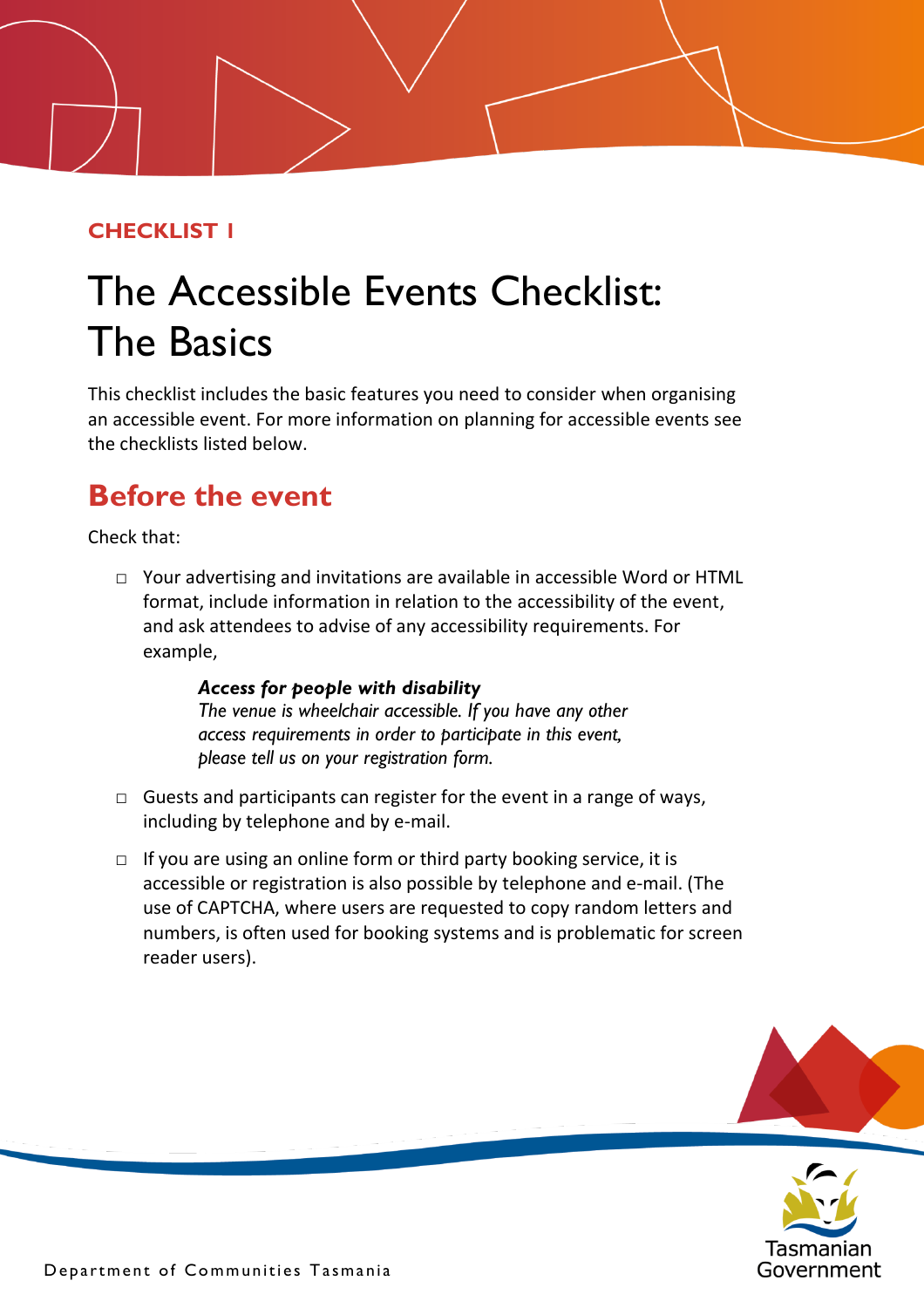- $\Box$  If an on-line registration system is being used, it is clear to invitees that other forms of registration such as telephone or e-mail registration are available.
- $\Box$  If the event has a cost for participants, ensure that the event is registered with the [Tasmanian Companion Card Program,](https://www.communities.tas.gov.au/csr/programs_and_services/companion_card_program) so that people can bring a carer without additional cost.
- $\Box$  If the event involves entry fees or charges for items at the event, any electronic payment systems are appropriate for people with vision impairments and people with physical impairments.

### **The venue**

Check that:

- $\Box$  The venue is close to public transport and there is parking, including accessible parking nearby.
- $\Box$  There is an accessible, unobstructed path to the front entrance.
- $\Box$  The front entrance is accessible to people who use a wheelchair with automatic or easy to open doors.
- $\Box$  There are wheelchair accessible toilets.
- $\Box$  The doorways, corridors, meeting spaces and break areas are wide enough for people using wheelchairs to move around.
- $\Box$  If participants need to use a lift, it is big enough for a person using a wheelchair and the buttons have Braille and raised tactile numbers.
- □ There are adjustable height microphones, or lapel microphones if required.



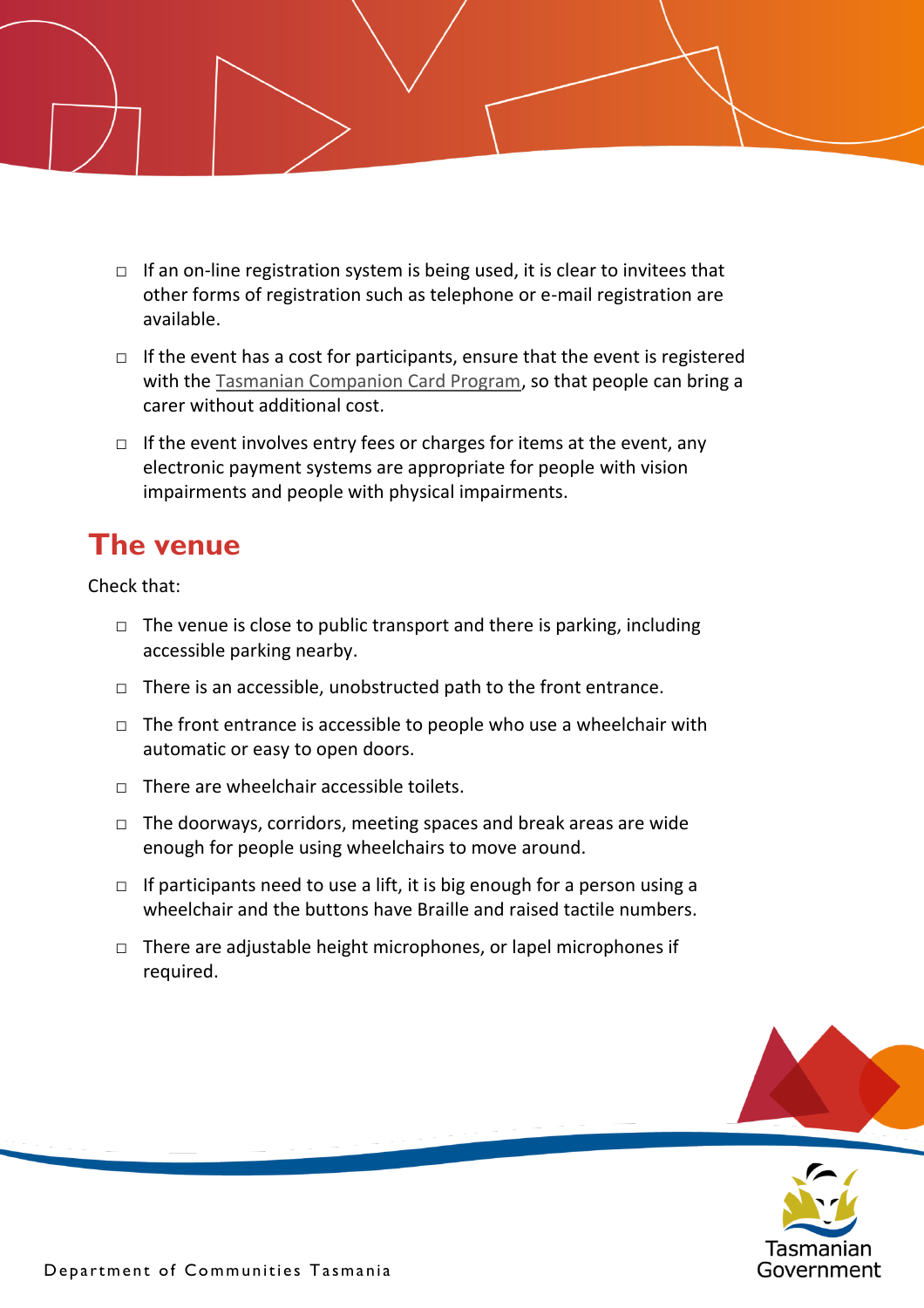$\Box$  If people using wheelchairs will be going onto the speakers platform, there is a ramp onto the platform

### **Information at the event**

Check that:

- □ The venue has an installed hearing loop. If not, you have considered making a portable hearing augmentation system available (see Checklist 3).
- □ AUSLAN (sign language interpreters) or live captioning have been considered (see Checklist 2).
- $\Box$  Oral/audiovisual presentations are available to participants who require these in alternative formats (eg written, electronic).
- $\Box$  Will participants require Written material is available to participants who require these in alternative formats (eg electronic, audio, large print, audio, Easy English, Braille).
- $\Box$  Presenters have been given information on how to make presentations more accessible.

## **Catering**

- □ Any available food and beverages can be easily accessed by people using wheelchairs.
- $\Box$  Dietary requirements can be met.